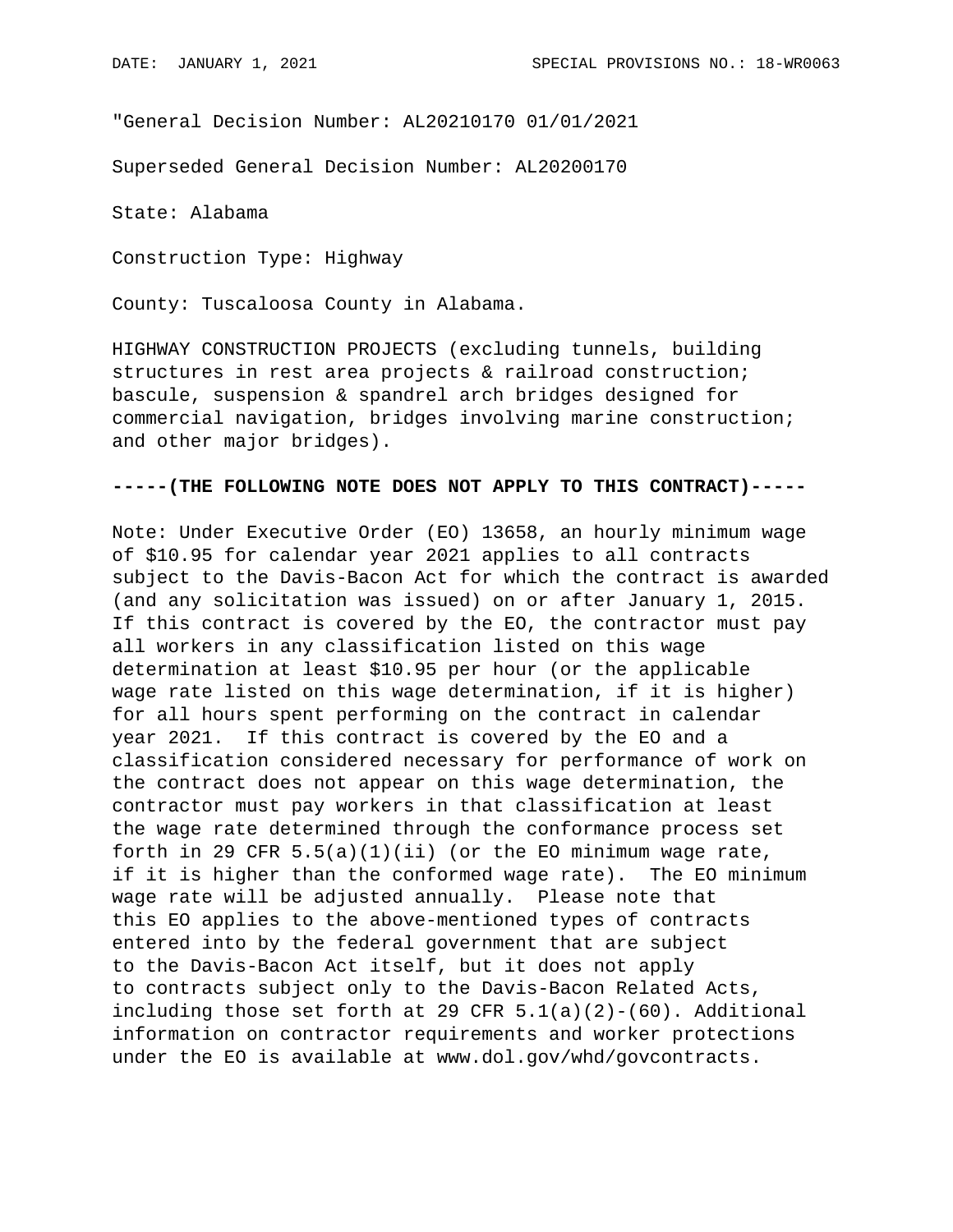| Modification Number | Publication Date |  |
|---------------------|------------------|--|
|                     | 01/01/2021       |  |

ENGI0312-002 09/01/2019

|                                                | Rates | Fringes |  |
|------------------------------------------------|-------|---------|--|
| POWER EQUIPMENT OPERATOR<br>$(Drill)$ \$ 24.15 |       | 9.36    |  |
| SUAL2019-049 11/13/2019                        |       |         |  |

|                                                                                    | Rates | Fringes |
|------------------------------------------------------------------------------------|-------|---------|
| CEMENT MASON/CONCRETE FINISHER\$ 15.89                                             |       | 0.00    |
| ELECTRICIAN\$ 19.73                                                                |       | 0.00    |
| FORM WORKER\$ 15.12                                                                |       | 0.00    |
| HIGHWAY/PARKING LOT STRIPING:<br>Operator (Striping Machine)\$ 20.20               |       | 0.00    |
| HIGHWAY/PARKING LOT STRIPING:<br>Truck Driver (Line Striping<br>$True k)$ \$ 14.60 |       | 0.00    |
| IRONWORKER, REINFORCING\$ 17.79                                                    |       | 0.00    |
| IRONWORKER, STRUCTURAL\$ 22.40                                                     |       | 0.00    |
| LABORER GRADE CHECKER\$ 14.51                                                      |       | 0.00    |
| LABORER: Asphalt, Includes<br>Raker, Shoveler, Spreader and<br>Distributor\$ 13.31 |       | 0.00    |
| LABORER: Common or General\$ 11.12                                                 |       | 0.00    |
| LABORER: Mason Tender -<br>Cement/Concrete\$ 13.71                                 |       | 0.00    |
| LABORER: Pipelayer\$ 16.37                                                         |       | 0.00    |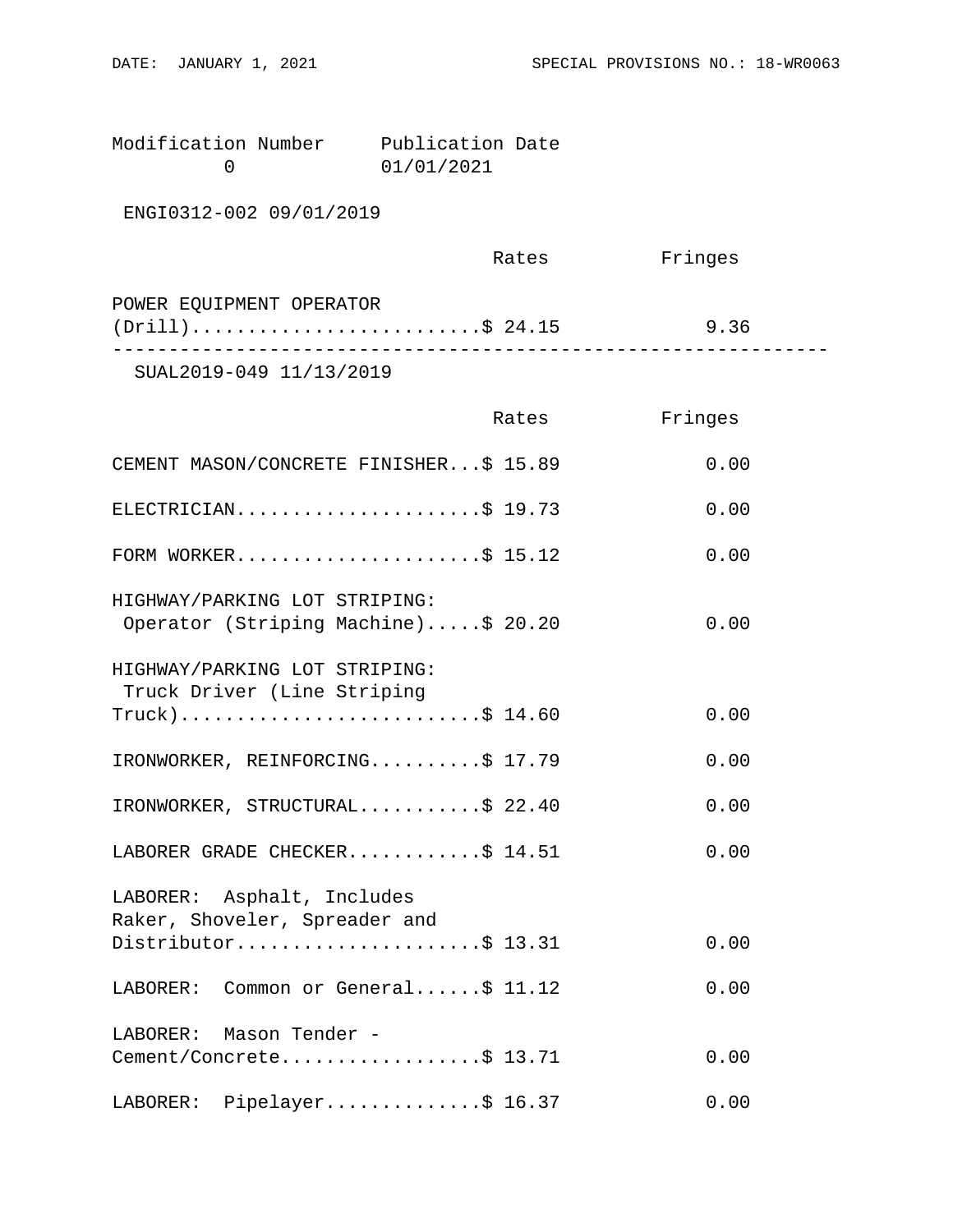|                                                            | OPERATOR: Asphalt Spreader\$ 16.26                            | 0.00 |
|------------------------------------------------------------|---------------------------------------------------------------|------|
| OPERATOR:                                                  | Backhoe/Excavator/Trackhoe\$ 16.39                            | 0.00 |
|                                                            | OPERATOR: Bobcat/Skid<br>Steer/Skid Loader\$ 13.88            | 0.00 |
| OPERATOR:                                                  | Broom/Sweeper\$ 11.68                                         | 0.00 |
| OPERATOR:                                                  | Bulldozer\$ 18.21                                             | 0.00 |
| OPERATOR:                                                  | Crane\$ 23.41                                                 | 0.00 |
| OPERATOR:                                                  | Grader/Blade\$ 17.81                                          | 0.00 |
| OPERATOR:                                                  | Loader\$ 16.32                                                | 0.00 |
|                                                            | OPERATOR: Material Transfer<br>Vehicle\$ 16.89                | 0.00 |
|                                                            | OPERATOR: Mechanic\$ 22.36                                    | 0.00 |
|                                                            | OPERATOR: Milling Machine\$ 15.69                             | 0.00 |
| OPERATOR:                                                  | Oiler\$ 16.83                                                 | 0.00 |
|                                                            | OPERATOR: Paver (Asphalt,<br>Aggregate, and Concrete)\$ 17.21 | 0.00 |
|                                                            | OPERATOR: $Roller$ \$ 15.19                                   | 0.00 |
|                                                            | OPERATOR: Scraper\$ 13.30                                     | 0.00 |
|                                                            | PAINTER (Brush and Roller)\$ 15.97                            | 1.27 |
|                                                            | TRAFFIC CONTROL: Flagger\$ 11.79                              | 0.00 |
| TRAFFIC CONTROL:<br>Laborer-Cones/<br>Barricades/Barrels - |                                                               |      |
|                                                            | Setter/Mover/Sweeper\$ 12.40                                  | 0.00 |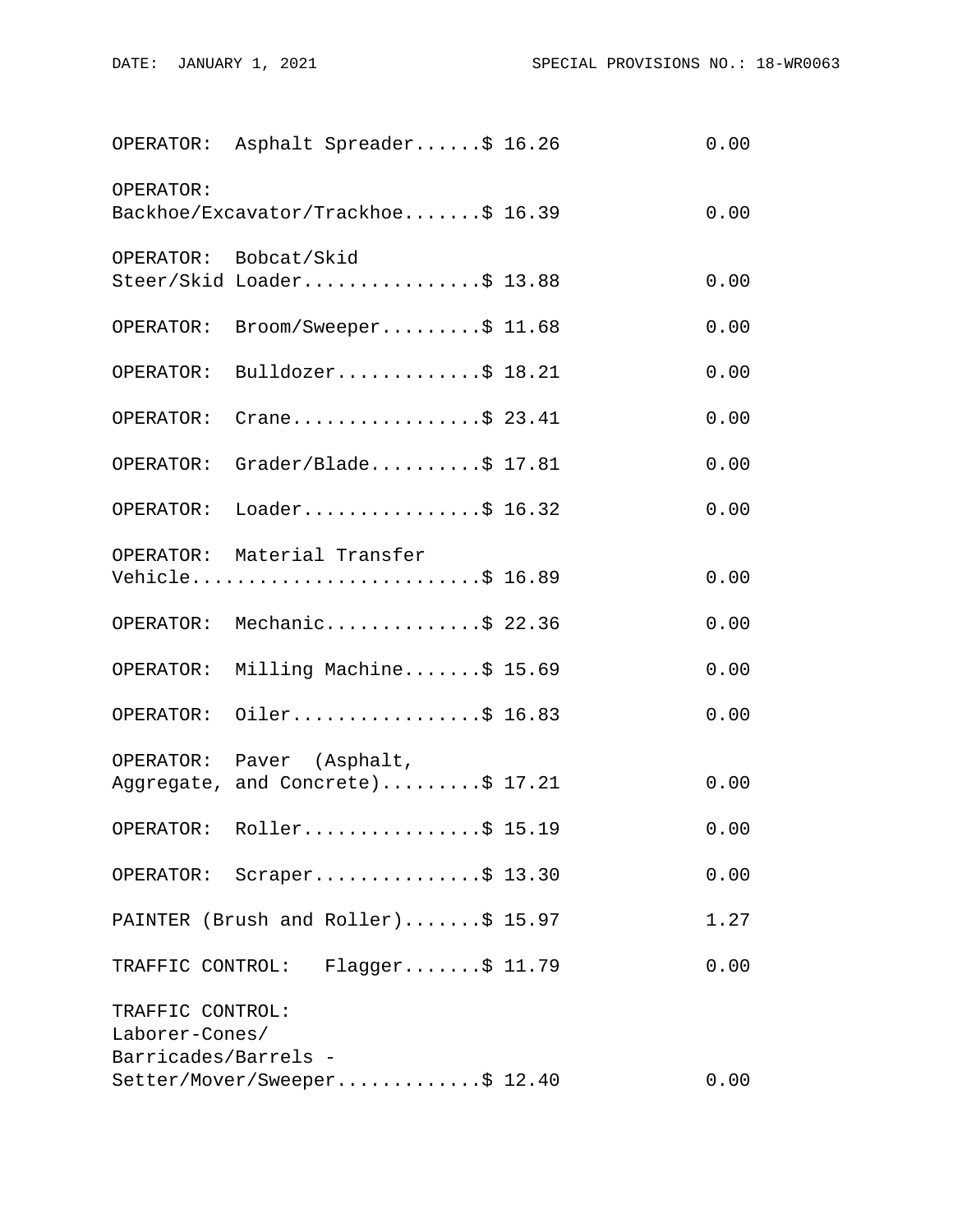|               | TRUCK DRIVER: Dump Truck\$ 12.25   | 0.00 |
|---------------|------------------------------------|------|
| TRUCK DRIVER: | Flatbed Truck $$15.00$             | 0.00 |
|               | TRUCK DRIVER: Lowboy Truck\$ 17.83 | 0.00 |
|               | TRUCK DRIVER: Semi-Trailer         | 0.00 |
|               | TRUCK DRIVER: Water Truck\$ 13.47  | 0.00 |
|               |                                    |      |

WELDERS - Receive rate prescribed for craft performing operation to which welding is incidental.

================================================================

Note: Executive Order (EO) 13706, Establishing Paid Sick Leave for Federal Contractors applies to all contracts subject to the Davis-Bacon Act for which the contract is awarded (and any solicitation was issued) on or after January 1, 2017. If this contract is covered by the EO, the contractor must provide employees with 1 hour of paid sick leave for every 30 hours they work, up to 56 hours of paid sick leave each year. Employees must be permitted to use paid sick leave for their own illness, injury or other health-related needs, including preventive care; to assist a family member (or person who is like family to the employee) who is ill, injured, or has other health-related needs, including preventive care; or for reasons resulting from, or to assist a family member (or person who is like family to the employee) who is a victim of, domestic violence, sexual assault, or stalking. Additional information on contractor requirements and worker protections under the EO is available at www.dol.gov/whd/govcontracts.

Unlisted classifications needed for work not included within the scope of the classifications listed may be added after award only as provided in the labor standards contract clauses (29CFR 5.5 (a) (1) (ii)).

----------------------------------------------------------------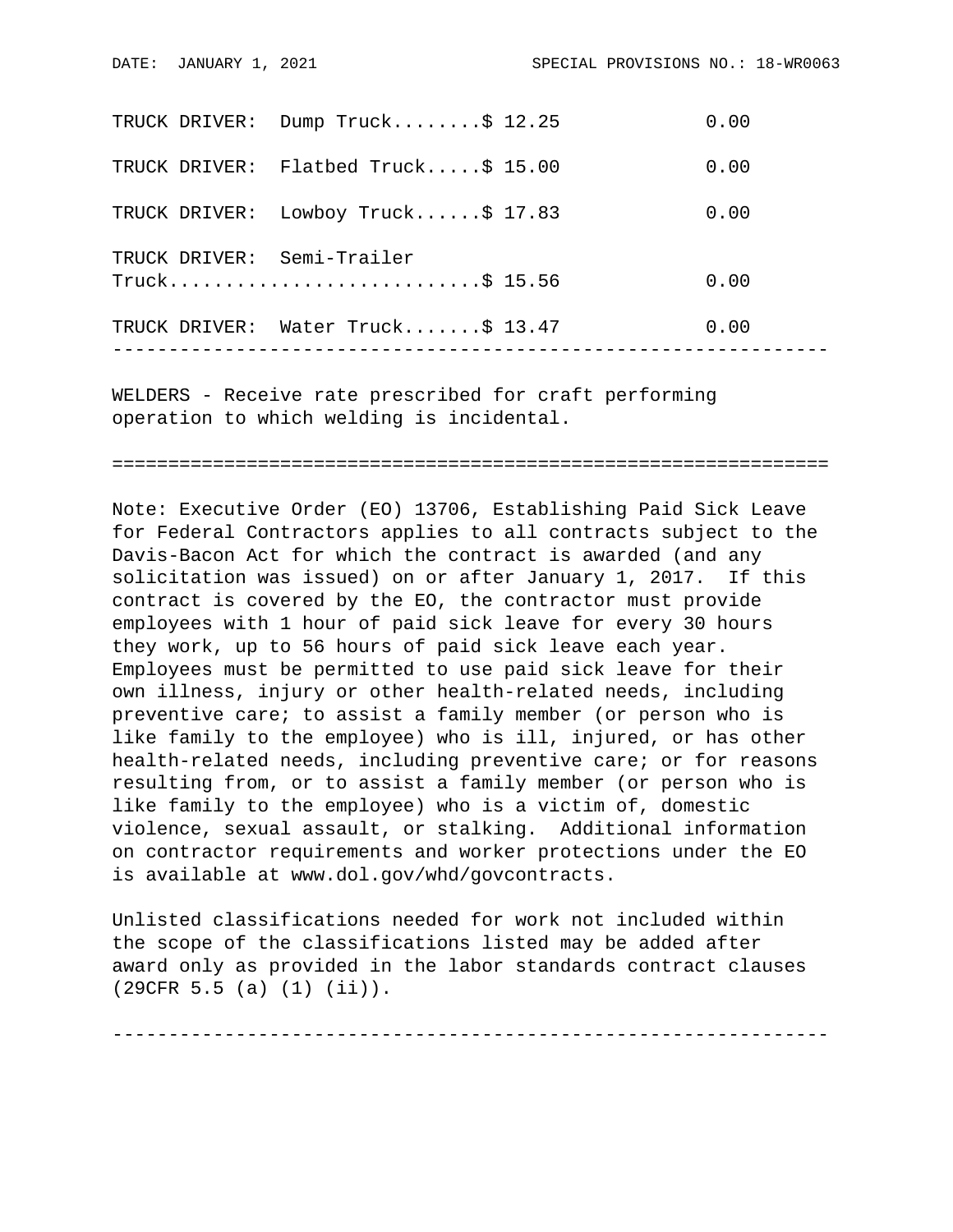The body of each wage determination lists the classification and wage rates that have been found to be prevailing for the cited type(s) of construction in the area covered by the wage determination. The classifications are listed in alphabetical order of ""identifiers"" that indicate whether the particular rate is a union rate (current union negotiated rate for local), a survey rate (weighted average rate) or a union average rate (weighted union average rate).

Union Rate Identifiers

A four-letter classification abbreviation identifier enclosed in dotted lines beginning with characters other than ""SU"" or ""UAVG"" denotes that the union classification and rate were prevailing for that classification in the survey. Example: PLUM0198-005 07/01/2014. PLUM is an abbreviation identifier of the union which prevailed in the survey for this classification, which in this example would be Plumbers. 0198 indicates the local union number or district council number where applicable, i.e., Plumbers Local 0198. The next number, 005 in the example, is an internal number used in processing the wage determination. 07/01/2014 is the effective date of the most current negotiated rate, which in this example is July 1, 2014.

Union prevailing wage rates are updated to reflect all rate changes in the collective bargaining agreement (CBA) governing this classification and rate.

Survey Rate Identifiers

Classifications listed under the ""SU"" identifier indicate that no one rate prevailed for this classification in the survey and the published rate is derived by computing a weighted average rate based on all the rates reported in the survey for that classification. As this weighted average rate includes all rates reported in the survey, it may include both union and non-union rates. Example: SULA2012-007 5/13/2014. SU indicates the rates are survey rates based on a weighted average calculation of rates and are not majority rates. LA indicates the State of Louisiana. 2012 is the year of survey on which these classifications and rates are based. The next number, 007 in the example, is an internal number used in producing the wage determination. 5/13/2014 indicates the survey completion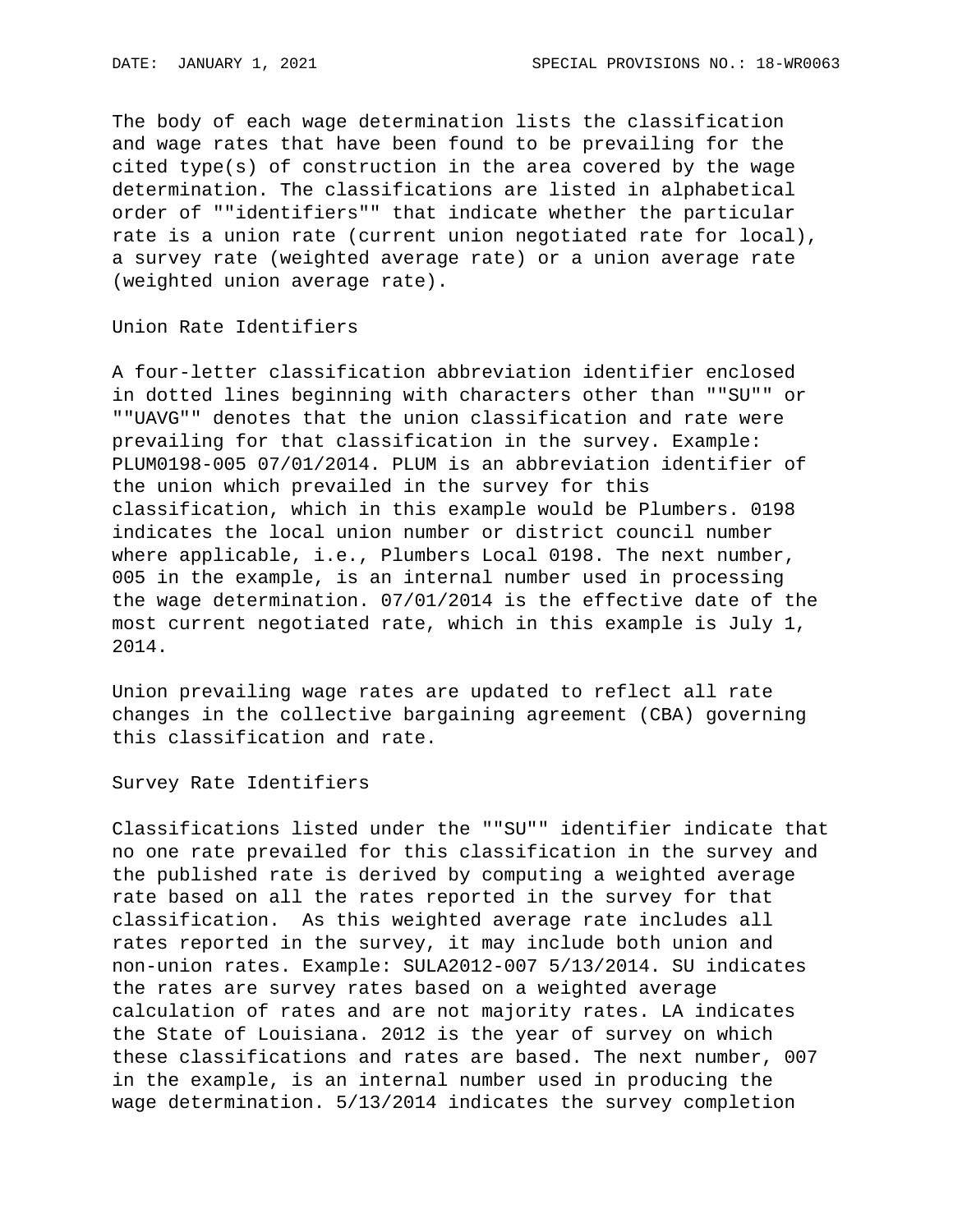date for the classifications and rates under that identifier.

Survey wage rates are not updated and remain in effect until a new survey is conducted.

Union Average Rate Identifiers

Classification(s) listed under the UAVG identifier indicate that no single majority rate prevailed for those classifications; however, 100% of the data reported for the classifications was union data. EXAMPLE: UAVG-OH-0010 08/29/2014. UAVG indicates that the rate is a weighted union average rate. OH indicates the state. The next number, 0010 in the example, is an internal number used in producing the wage determination. 08/29/2014 indicates the survey completion date for the classifications and rates under that identifier.

A UAVG rate will be updated once a year, usually in January of each year, to reflect a weighted average of the current negotiated/CBA rate of the union locals from which the rate is based.

----------------------------------------------------------------

## WAGE DETERMINATION APPEALS PROCESS

1.) Has there been an initial decision in the matter? This can be:

- \* an existing published wage determination
- \* a survey underlying a wage determination
- a Wage and Hour Division letter setting forth a position on a wage determination matter
- \* a conformance (additional classification and rate) ruling

On survey related matters, initial contact, including requests for summaries of surveys, should be with the Wage and Hour Regional Office for the area in which the survey was conducted because those Regional Offices have responsibility for the Davis-Bacon survey program. If the response from this initial contact is not satisfactory, then the process described in 2.) and 3.) should be followed.